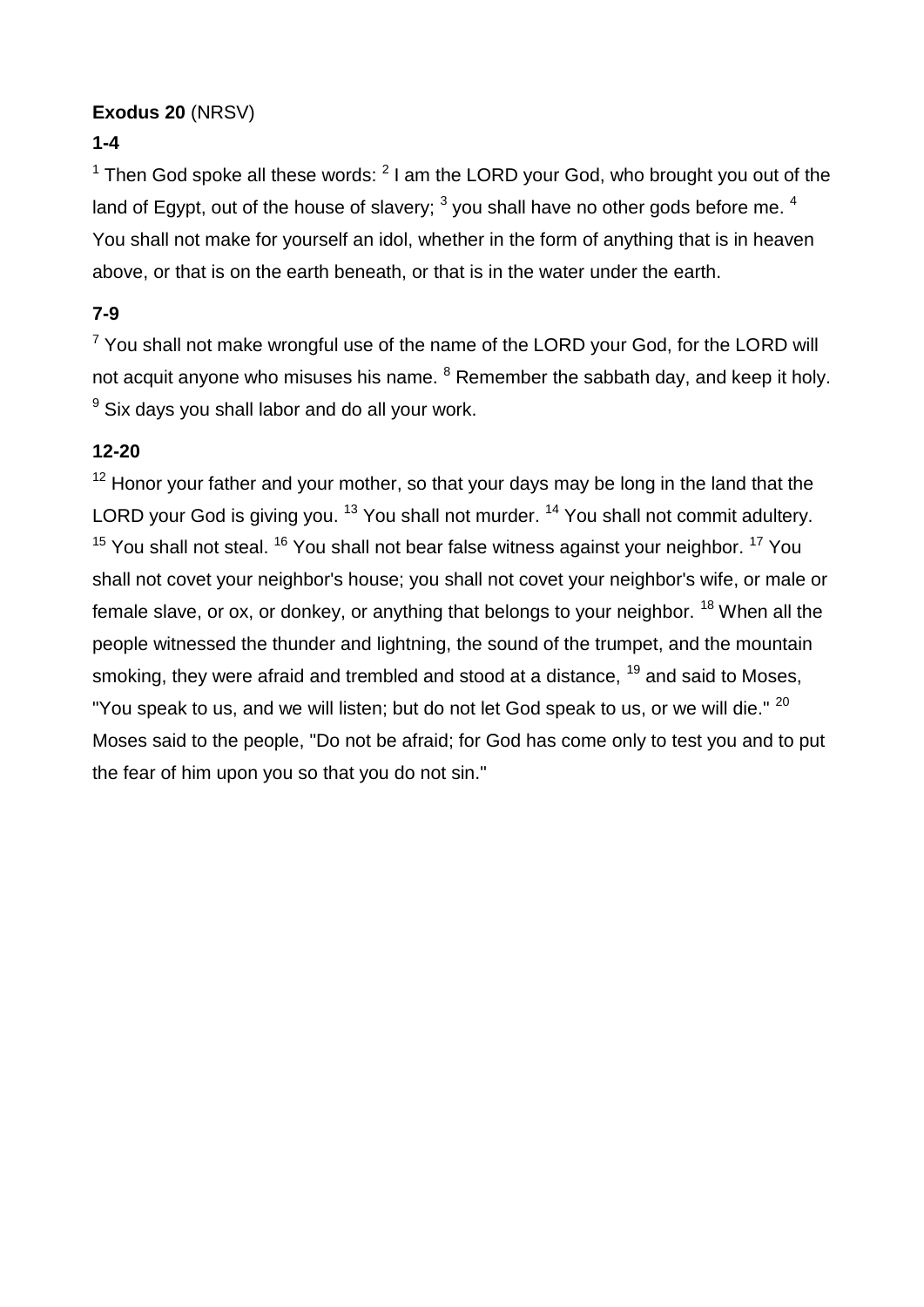#### **Philippians 3.4-14 (**NRSV)

 $4$  even though I, too, have reason for confidence in the flesh. If anyone else has reason to be confident in the flesh, I have more: <sup>5</sup> circumcised on the eighth day, a member of the people of Israel, of the tribe of Benjamin, a Hebrew born of Hebrews; as to the law, a Pharisee; <sup>6</sup> as to zeal, a persecutor of the church; as to righteousness under the law, blameless.

 $7$  Yet whatever gains I had, these I have come to regard as loss because of Christ.  $8$  More than that, I regard everything as loss because of the surpassing value of knowing Christ Jesus my Lord. For his sake I have suffered the loss of all things, and I regard them as rubbish, in order that I may gain Christ <sup>9</sup> and be found in him, not having a righteousness of my own that comes from the law, but one that comes through faith in Christ, the righteousness from God based on faith.

 $10$  I want to know Christ and the power of his resurrection and the sharing of his sufferings by becoming like him in his death,  $11$  if somehow I may attain the resurrection from the dead. <sup>12</sup> Not that I have already obtained this or have already reached the goal; but I press on to make it my own, because Christ Jesus has made me his own.

 $13$  Beloved, I do not consider that I have made it my own; but this one thing I do: forgetting what lies behind and straining forward to what lies ahead,  $14$  I press on toward the goal for the prize of the heavenly call of God in Christ Jesus.